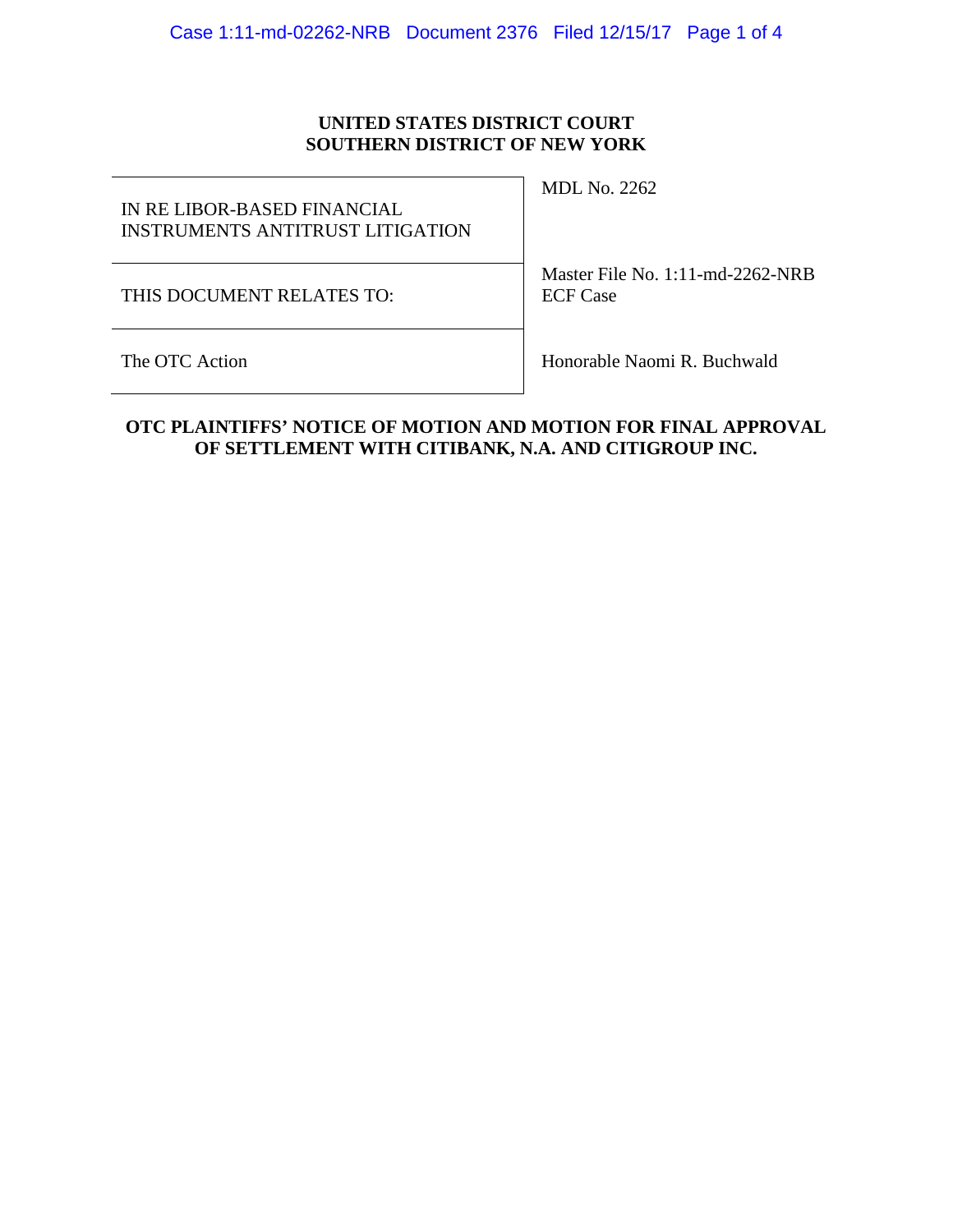### **TO: ALL PARTIES AND THEIR RESPECTIVE COUNSEL OF RECORD**

**PLEASE TAKE NOTICE** that, on a date and at a time to be determined by the Court, at the United States District Court for the Southern District of New York, Daniel Patrick Moynihan Courthouse, 500 Pearl Street, New York, New York 10007, in the Courtroom of the Honorable Naomi Reice Buchwald, OTC Plaintiffs will, and hereby do, move the Court, pursuant to Federal Rule of Civil Procedure 23(e), for an Order: (a) granting final approval to the Settlement with Citibank N.A. and Citigroup Inc.; (b) certifying the settlement class, (c) granting final approval to the plan of distribution; (d) appointing Hausfeld LLP and Susman Godfrey LLP as Co-Lead Counsel for the Settlement Class; (e) granting final approval to the class notice, and for such other and further relief as the Court deems appropriate.

Submitted herewith in support of Motion for Final Approval of Settlement with Citibank N.A. and Citigroup Inc. are (i) the Memorandum of Law in Support of OTC Plaintiffs' Motion for Final Approval of Settlement with Citibank N.A. and Citigroup Inc.; (ii) the Declaration of Michael D. Hausfeld in Support of Plaintiffs' Motion for Final Approval of Settlement with Citibank N.A. and Citigroup Inc.; (iii) the Declaration of Shannon Wheatman; (iv) the Declaration of Jason Rabe Regarding Notice by Mailing and Publication and Internet Notices; and (v) a [Proposed] Order.

#### Dated: December 15, 2017

/*s/ Michael D. Hausfeld* Michael D. Hausfeld Hilary Scherrer Nathaniel C. Giddings HAUSFELD LLP 1700 Street NW, Suite 650 Washington, DC 20006 Telephone: 202-540-7200 Email: mhausfeld@hausfeldllp.com */s/ William Christopher Carmody*

William Christopher Carmody Arun Subramanian Seth Ard Geng Chen SUSMAN GODFREY L.L.P. 1301 Avenue of the Americas, 32nd Floor New York, New York 10019 Telephone: 212-336-3330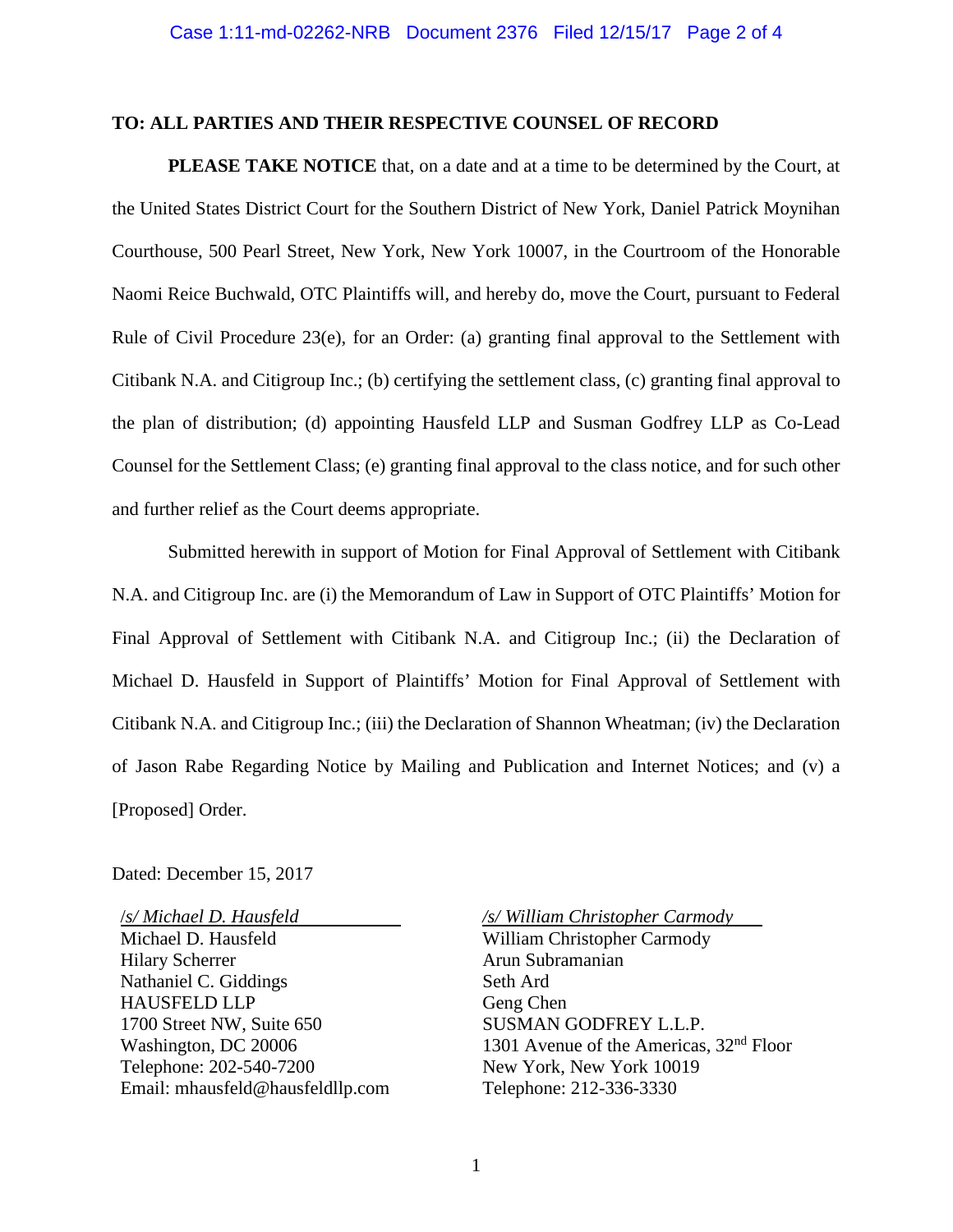Email: hscherrer@hausfeldllp.com Email: ngiddings@hausfeldllp.com

Scott Martin HAUSFELD LLP 33 Whitehall Street, 14<sup>th</sup> Floor New York, NY 10004 Telephone: 646-357-1100 Email: smartin@hausfeldllp.com

Gary I. Smith, Jr. HAUSFELD LLP 325 Chestnut Street, Suite 900 Philadelphia, PA 19106 Telephone: 215-985-3270 gsmith@hausfeld.com

Email: bcarmody@susmangodfrey.com Email: asubramanian@susmangodfrey.com Email: sard@susmangodfrey.com Email: gchen@susmangodfrey.com Marc M. Seltzer SUSMAN GODFREY L.L.P. 1901 Avenue of the Stars Los Angeles, California 90067-6029 Telephone: 310-789-3100 Email: mseltzer@susmangodfrey.com Email: gbridgman@susmangodfrey.com

Barry Barnett Michael C. Kelso SUSMAN GODFREY L.L.P. 1000 Louisiana Street, Suite 5100 Houston, Texas 77002-5096 Telephone: 713-651-9366 Email: bbamett@susmangodfrey.com Email: mkelso@susmangodfrey.com

*Interim Co-Lead Counsel for the Over-the-Counter Class*